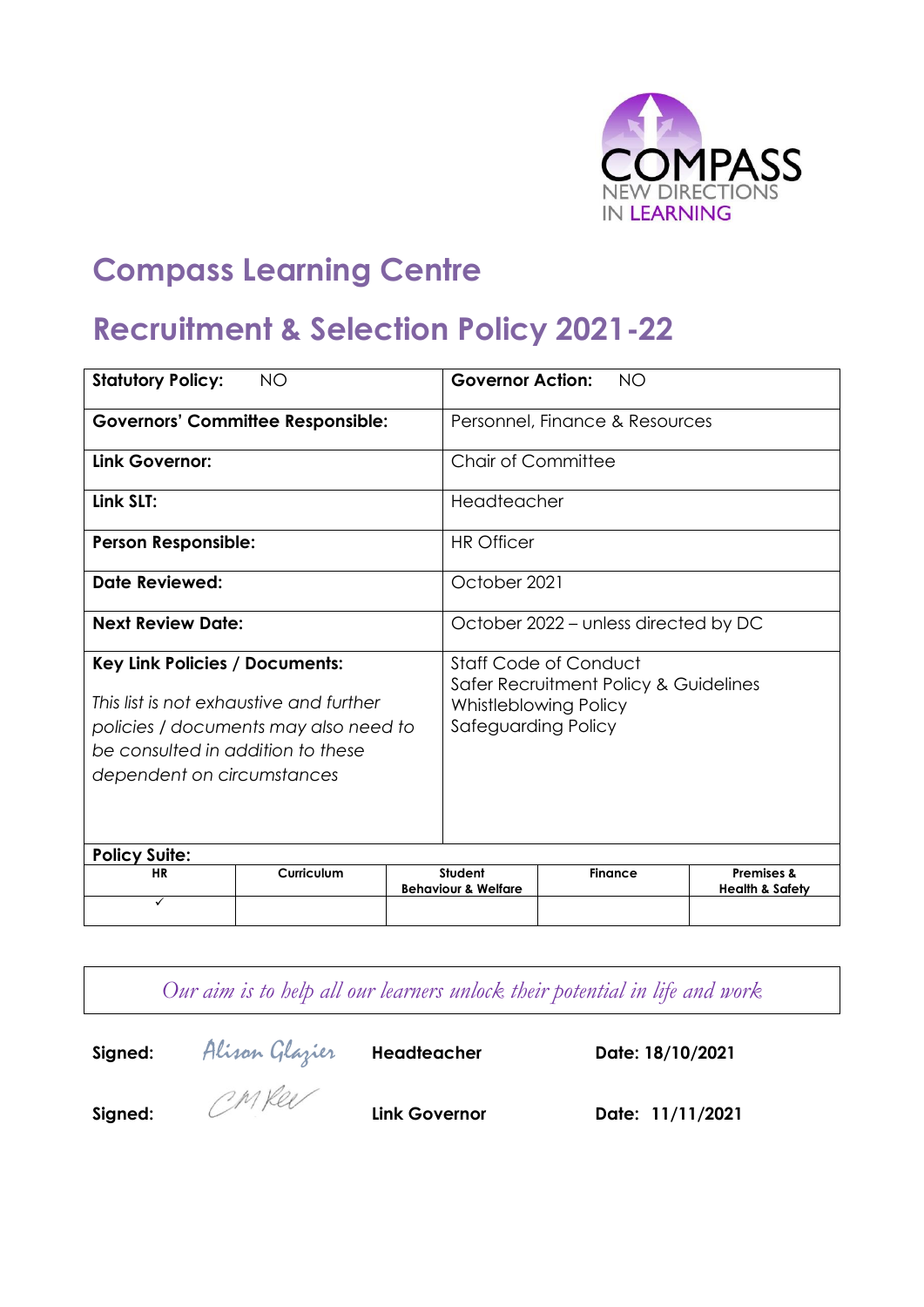**Equality Impact Assessment – initial screening record**

| What area of work is being<br>$\bullet$ |                                        |                        | Recruitment & Selection Policy                                                |                      |           |  |
|-----------------------------------------|----------------------------------------|------------------------|-------------------------------------------------------------------------------|----------------------|-----------|--|
| considered?                             |                                        |                        | Safeguarding / Statutory/All Staff                                            |                      |           |  |
|                                         |                                        |                        |                                                                               |                      |           |  |
| Upon whom will this impact?             |                                        |                        |                                                                               |                      |           |  |
|                                         |                                        |                        |                                                                               |                      |           |  |
|                                         |                                        |                        |                                                                               |                      |           |  |
|                                         |                                        |                        |                                                                               |                      |           |  |
|                                         |                                        |                        | How would the work impact upon groups, are they included and                  |                      |           |  |
|                                         | considered?                            |                        |                                                                               |                      |           |  |
|                                         |                                        |                        |                                                                               |                      |           |  |
|                                         |                                        |                        |                                                                               |                      |           |  |
|                                         | <b>The Equality Strands</b>            | <b>Negative Impact</b> | <b>Positive Impact</b>                                                        | No impact            |           |  |
|                                         | Minority ethnic groups                 |                        |                                                                               |                      |           |  |
|                                         | Gender                                 |                        |                                                                               |                      |           |  |
|                                         | Disability                             |                        |                                                                               |                      |           |  |
|                                         | Religion, Faith or Belief              |                        |                                                                               |                      |           |  |
|                                         | Sexual Orientation                     |                        |                                                                               |                      |           |  |
|                                         | Transgender                            |                        |                                                                               |                      |           |  |
|                                         | Age                                    |                        |                                                                               |                      |           |  |
|                                         | Rurality                               |                        |                                                                               |                      |           |  |
| $\bullet$                               |                                        |                        | Does data inform this work, research and/or consultation. And has it been     |                      |           |  |
|                                         |                                        |                        |                                                                               |                      |           |  |
|                                         | broken down by the equality strands?   |                        |                                                                               |                      |           |  |
|                                         |                                        |                        |                                                                               |                      |           |  |
|                                         |                                        |                        |                                                                               |                      |           |  |
|                                         |                                        |                        |                                                                               |                      |           |  |
|                                         | <b>The Equality Strands</b>            | No                     | Yes                                                                           | <b>Uncertain</b>     |           |  |
|                                         | Minority ethnic groups                 | $\sqrt{}$              |                                                                               |                      |           |  |
|                                         | Gender                                 | $\sqrt{}$              |                                                                               |                      |           |  |
|                                         | Disability                             | $\sqrt{}$              |                                                                               |                      |           |  |
|                                         | Religion, Faith or Belief              | $\sqrt{}$              |                                                                               |                      |           |  |
|                                         | Sexual Orientation                     | v                      |                                                                               |                      |           |  |
|                                         |                                        |                        |                                                                               |                      |           |  |
|                                         | Transgender                            | V                      |                                                                               |                      |           |  |
|                                         | Age                                    | $\sqrt{}$              |                                                                               |                      |           |  |
|                                         | Rurality                               |                        |                                                                               |                      |           |  |
|                                         |                                        |                        | Does the initial screening highlight potential issues that may be illegal? No |                      |           |  |
|                                         |                                        |                        |                                                                               |                      |           |  |
|                                         | Further comments:-                     |                        |                                                                               |                      |           |  |
|                                         |                                        |                        |                                                                               |                      |           |  |
|                                         |                                        |                        |                                                                               |                      |           |  |
|                                         |                                        |                        | Do you consider that a full Equality Impact Assessment is required?           |                      | <b>No</b> |  |
|                                         |                                        |                        | Initial screening carried out by School Support Manager                       |                      |           |  |
|                                         |                                        |                        |                                                                               |                      |           |  |
|                                         |                                        |                        |                                                                               |                      |           |  |
|                                         | Signed:                                |                        |                                                                               | Dated:<br>24.09.2019 |           |  |
|                                         |                                        |                        |                                                                               |                      |           |  |
|                                         |                                        |                        |                                                                               |                      |           |  |
|                                         | Comment by Headteacher: Alison Glazier |                        |                                                                               |                      |           |  |
|                                         |                                        |                        |                                                                               |                      |           |  |
|                                         | Date 24.09.2019                        |                        |                                                                               |                      |           |  |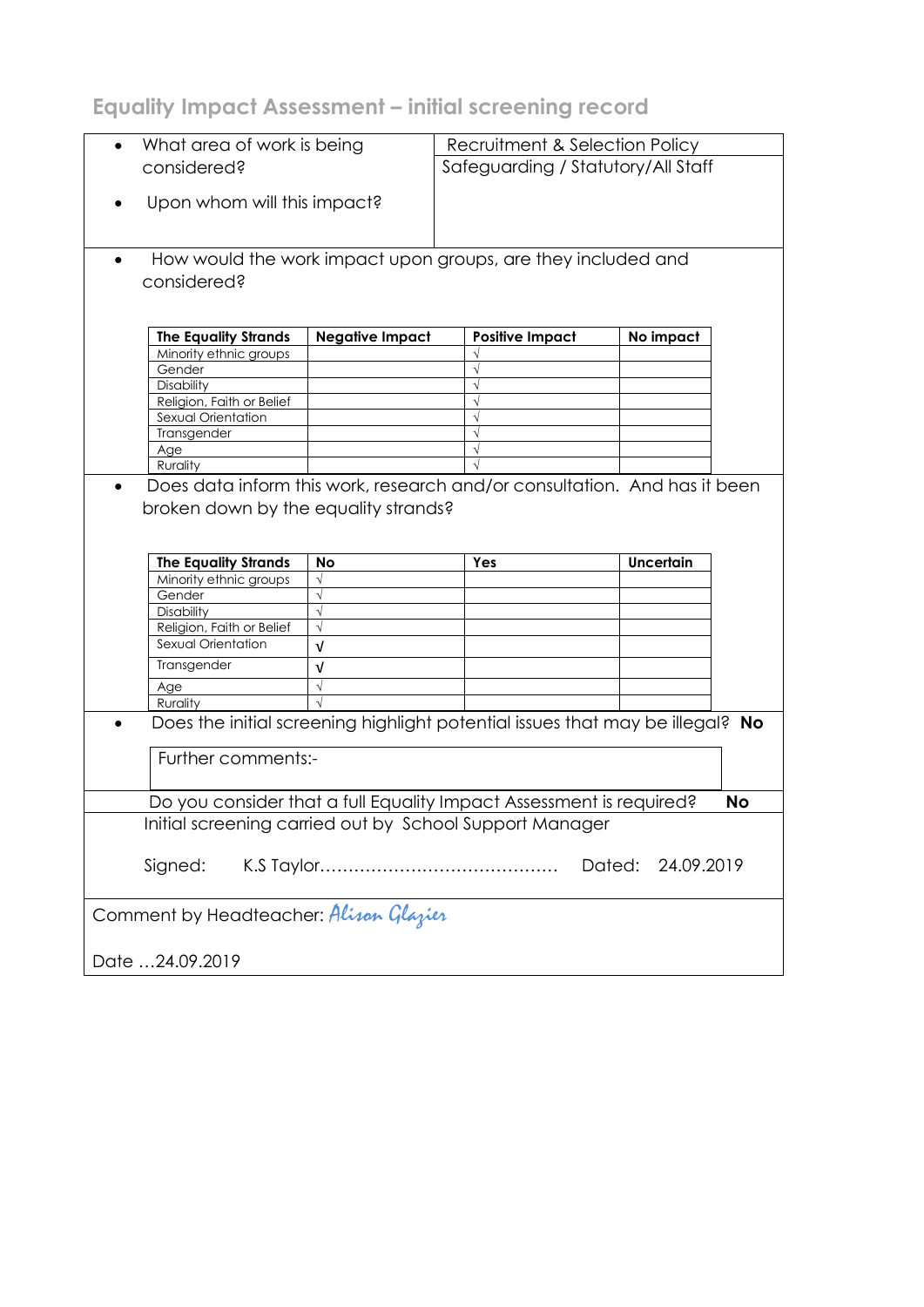## **Recruitment and Selection Procedure – (A Framework for Schools)**

## **1 Introduction**

- 1.1 Employees are a school's most important resource. In serving the needs of its pupils, the school can only be as effective as the people it employs.
- 1.2 Successful and thorough recruitment and selection has a fundamental role to play in ensuring the people with the right combination of knowledge, competencies and personal attributes are appointed.
- 1.3 Under sections 175 and 157 of the Education Act 2002 and Keeping Children Safe in Education 2018, Governing Bodies in all schools must ensure that their functions are carried out with a view to safeguarding and promoting the welfare of children. It is vital that schools adopt recruitment and selection procedures that help deter, reject or identify people who might abuse children or are otherwise unsuited to work with them, in order to safeguard children.

## **2 Scope**

- 2.1 This procedure is recommended to Governing Bodies for adoption by all schools.
- 2.2 It is vital that measures described in this guidance are applied thoroughly whenever someone is recruited to work in a school. Those are not only people who regularly come into contact with children or are responsible for children, but who regularly work in a setting where nevertheless, they will be seen as safe and trustworthy because of their regular presence.
- **2.3 The Local Authority will not accept liability for any actions, claims, costs or expenses arising out of a school's decision not to follow this recommended policy or procedure, where it is found that the school's Governing Body has been negligent or has acted in an unfair or discriminatory manner.**

## **3 The Policy**

- 3.1 This policy and procedure has been designed to provide detailed guidance to schools to develop and maintain high standards of professional and effective recruitment practice.
- 3.2 The policy guides schools in planning, monitoring and carefully undertaking recruitment.
- 3.3 Compass Learning Centre is committed to safeguarding and promoting the welfare of children and young people in its recruitment practice and expects all school based employees and volunteers to share this commitment.
- 3.4 Good practice and equality of opportunity are integral to Compass Learning Centre recruitment and selection processes. Recruitment and selection in Compass Learning Centre shall be approached in a fair, consistent, equitable, transparent and effective manner, with due regard for Equal Opportunities legislation.
- 3.5 In cases of redundancy and redeployment, alternative recruitment practices will apply.

## **4 Guiding principles**

- 4.1 Guiding principles, which reflect good employment practice and appropriate employment legislation, are the minimum principles established by the county council, in consultation with Headteachers and the recognised Trade Unions and Professional Associations. These principles must be observed in recruitment and selection in schools.
- 4.2 These principles are highlighted as key steps in the following procedure summary.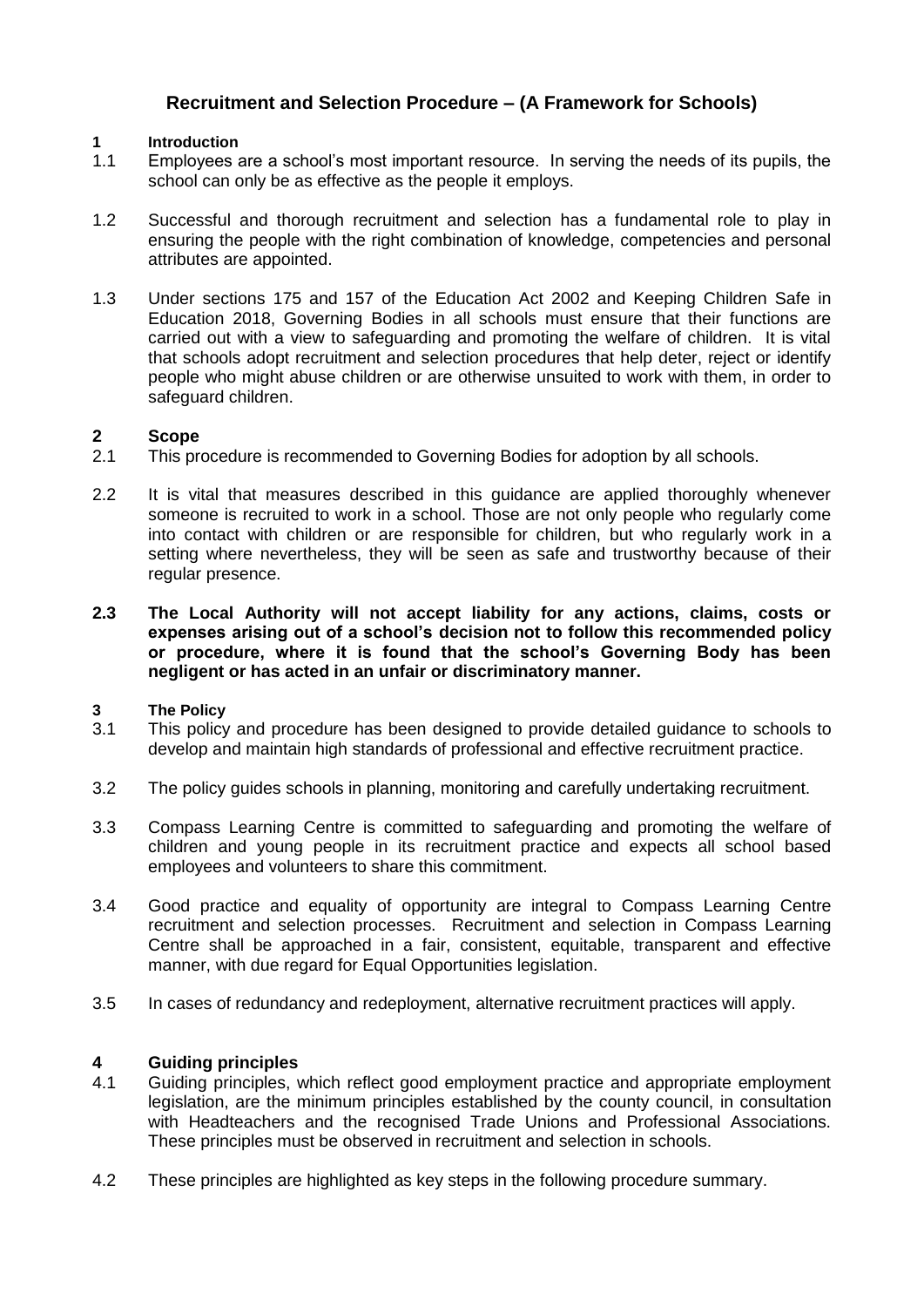- 4.3 These principles should be viewed as minimum 'must dos' designed to assist schools in making sound, informed employment decisions. The standards ensure measures to safeguard children.
- 4.4 Schools may introduce further standards, providing they do not conflict with these essential requirements.

## **5 Responsibilities**

- 5.1 The Headteacher and the Compass Learning Centre Governing Body will be responsible for the management and implementation of this policy.
- 5.2 They will ensure that managers involved in recruitment and selection in Compass Learning Centre are aware of their responsibilities within this policy.
- 5.3 The Governing Body will ensure that at least one person on an interview panel has received Safer Recruitment training in accordance with the School Staffing (England) (Amendment) Regulations 2013.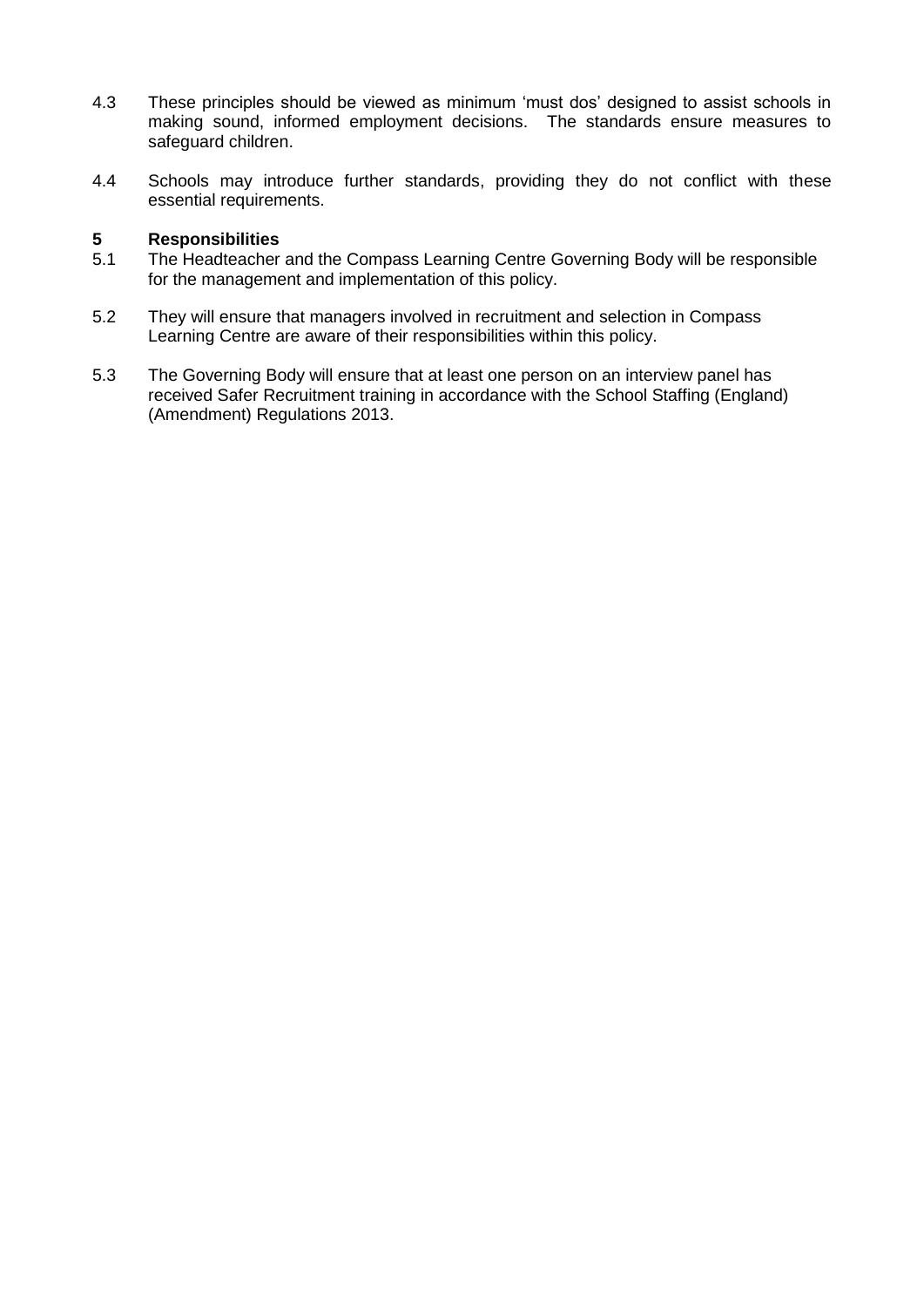## **STEP 1: ESTABLISH THE VACANCY NEED**

- The Headteacher should establish whether the vacancy must be filled and if so the nature of the work that will be undertaken. **(Appendix 1)**
- The cost implications on the school's budget will be a consideration as will any changes in workload that are foreseen or any plans for restructuring posts and or work allocation.

#### **STEP 2: PREPARE THE JOB DESCRIPTION AND PERSON SPECIFICATION**

- A job description **(Appendix 2)** should be made available for each vacancy, outlining the job purpose and principal duties and responsibilities. The pay range for the post must be established at this stage ensuring that the pay range reflects the level and responsibility of the post.
- Every job description should make reference to the employee's responsibility for safeguarding and promoting the welfare of children.
- Job descriptions for non teaching employees can be accessed via the schools' JE portfolio. If you cannot find a suitable job description within the portfolio and wish to create a new job description please discuss this with the ER team before advertising the position.
- A person specification **(Appendix 3)** should be drawn up for each vacancy, outlining the essential qualities (i.e: skills, qualifications, experience and personal attributes) required in the post. The person specification should include specific reference to the suitability of the person to work with children and the degree of responsibility they will have for children in the particular role.

#### **STEP 3: PLAN THE RECRUITMENT TIMETABLE**

- Every appointment should be carefully planned and a clear, realistic timetable produced covering each stage of the recruitment process. Ensure enough time is allowed for each stage, incorporating adequate time for potential candidates to serve notice in existing employment.
	- Within each stage of the timetable, the following should be included:
		- The methods to be used in the selection process (e.g. psychometric testing, group exercises, lesson observations etc)
		- Who will be involved at each stage of the process and what their responsibilities will be (book the necessary times, dates, room locations in their diary for shortlisting, interview planning, ensure at least one person on the interview panel has successfully completed safer recruitment training, testing and interviews etc)

#### **STEP 4: ADVERTISE THE VACANCY**

- Vacancies should be advertised in appropriate media allowing adequate time for its publication.
- Headteacher and deputy headteacher vacancies should be advertised in National Press unless there is a good reason that has been agreed with the LA as to why not (e.g. a restructure)
- The content of the advertisement should include:-
	- An appropriate headline (e.g. job title and location)
	- A brief summary of the role and person specification
	- The rewards (e.g. pay and other benefits e.g. TLR or SEN)
	- Terms and conditions (e.g. teachers or non teaching pay and conditions, part time, status etc)
	- If the post is fixed term, include reason and duration of the fixed term period (see Appendix 20 for a list of suitable reasons for a fixed term contract)
	- The action necessary to respond
	- The closing date for applications
	- Equal opportunities statement
	- **Safeguarding of Children statement**
	- The disability 'two tick' symbol (optional)
	- The date the interviews will be held
	- Right to work in the UK Statement
- The school and (if appropriate) the Council logo
- See **appendix 5 & 6** in the toolkit (sample advertisement and advertising checklist)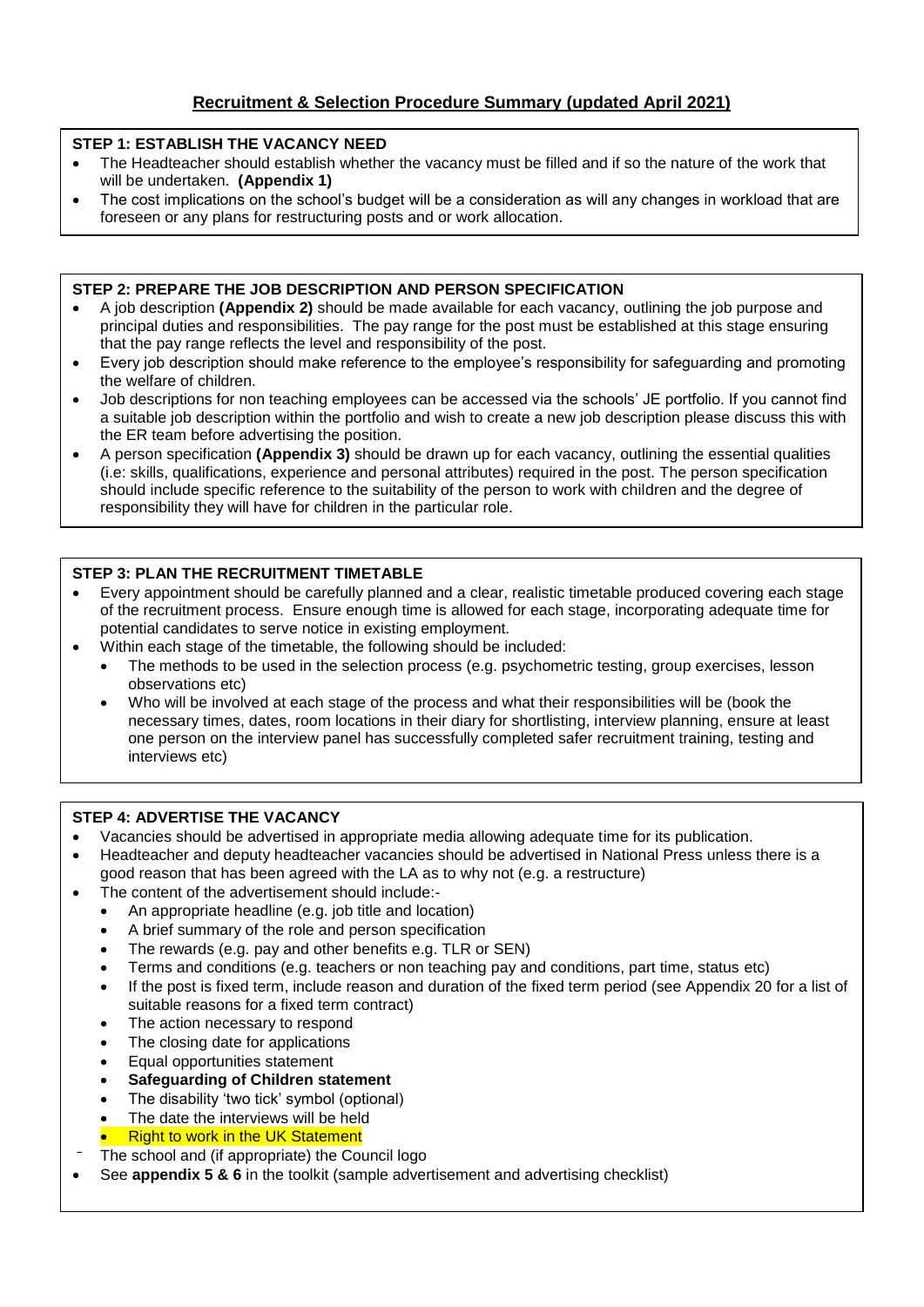#### **STEP 5: PROVIDE A JOB INFORMATION PACK & CONFIRM ARRANGEMENTS FOR SELECTION PROCESS**

- On receipt of application requests, the school should issue a job information pack.
- The nature of the post to be filled will determine the precise information to be sent. As a minimum the following is recommended:
	-
	- Job description **(Appendix 2) -** Statement of the school's child protection policy
	- Application form **-** Appropriate information about the school
		-
- 
- 
- Person specification **(Appendix 3) -** Statement of the terms & conditions relating to the post

- Criminal Records Declaration Form **(see link to [Criminal Records Checking](https://www.dorsetforyou.com/398213?detailid=399150) page on Nexus) NB: if advertising on line please ensure you send attachments electronically so they can be linked to the advert.**

#### **STEP 6: SHORTLIST CANDIDATES**

- Each applicant should be individually assessed against the criteria specified in the person specification
- Decisions should not be based on assumptions or generalisations about particular groups or categories of people. Care should be taken not to discriminate unfairly in any short listing decision.
- Shortlisting should be carried out by a minimum of 2 people (as nominated by the Chair of the interview panel who may themselves be involved), maintaining a gender balance where practicable.
- Generally, all candidates who meet the essential criteria should be shortlisted for interview unless large numbers are involved, when it may be necessary to shortlist against both essential and desirable criteria in order to produce a suitable final shortlist. **(Appendix 6)**
- Once the shortlisting has been completed, those candidates selected for interview should be written to and invited to attend interview. **(Appendix 7)**
- Also included with the invite to interview letter should be the criminal records self declaration form, HR14 **(Appendix 5),** a request that the candidate brings appropriate identification with them to enable completion of the employee identity and right to work in the UK check (**Appendix 13**) and any qualification certificates to be viewed and recorded, as these will be needed for the DBS and single central record. Where the applicant falls under the requirements of the Childcare (Disqualification) Regulations, you should also send the form entitled 'Form to assess suitability of staff and volunteers - Childcare Disqualification Regulations' for completion and for them to bring to interview (**Appendix 5a**)
- Those applicants who have not been shortlisted should be written to and advised that they have been unsuccessful on this occasion. Alternatively, the original advert for the post can state the date by which candidates can assume they haven't been successful if they do not receive a response from the school.
- Records of all applicants (successful and unsuccessful) and the justification for the shortlisting decision must be maintained for up to a year in order to respond to any claims of unfair discrimination.

#### **STEP 7: OBTAIN REFERENCES**

- Obtain references from two sources for all shortlisted candidates including internal and external applicants, one of which must be a previous employer. **(Appendix 9)**
- References must be in writing and should ask specifically about a candidate's suitability to work with children, as well as their suitability for the post, and should be obtained prior to interview.
- Offers of employment can be made subject to references where not available at interview.

#### **STEP 8: ON ARRIVAL FOR INTERVIEW**

- Record details on Employee ID check and view original documents for DBS check.
- View and record Right to Work in the UK information and keep a copy of the evidence. In line with Appendix 24 right to work in the UK flowchart
- View and record Qualification certificates for the single central record.
- Give candidate medical questionnaire and ask them to complete and return to Occupational Health asap if they are successful at interview.
- View completed Childcare Disqualification form (where applicable) to ascertain whether they are eligible to work with this group of children.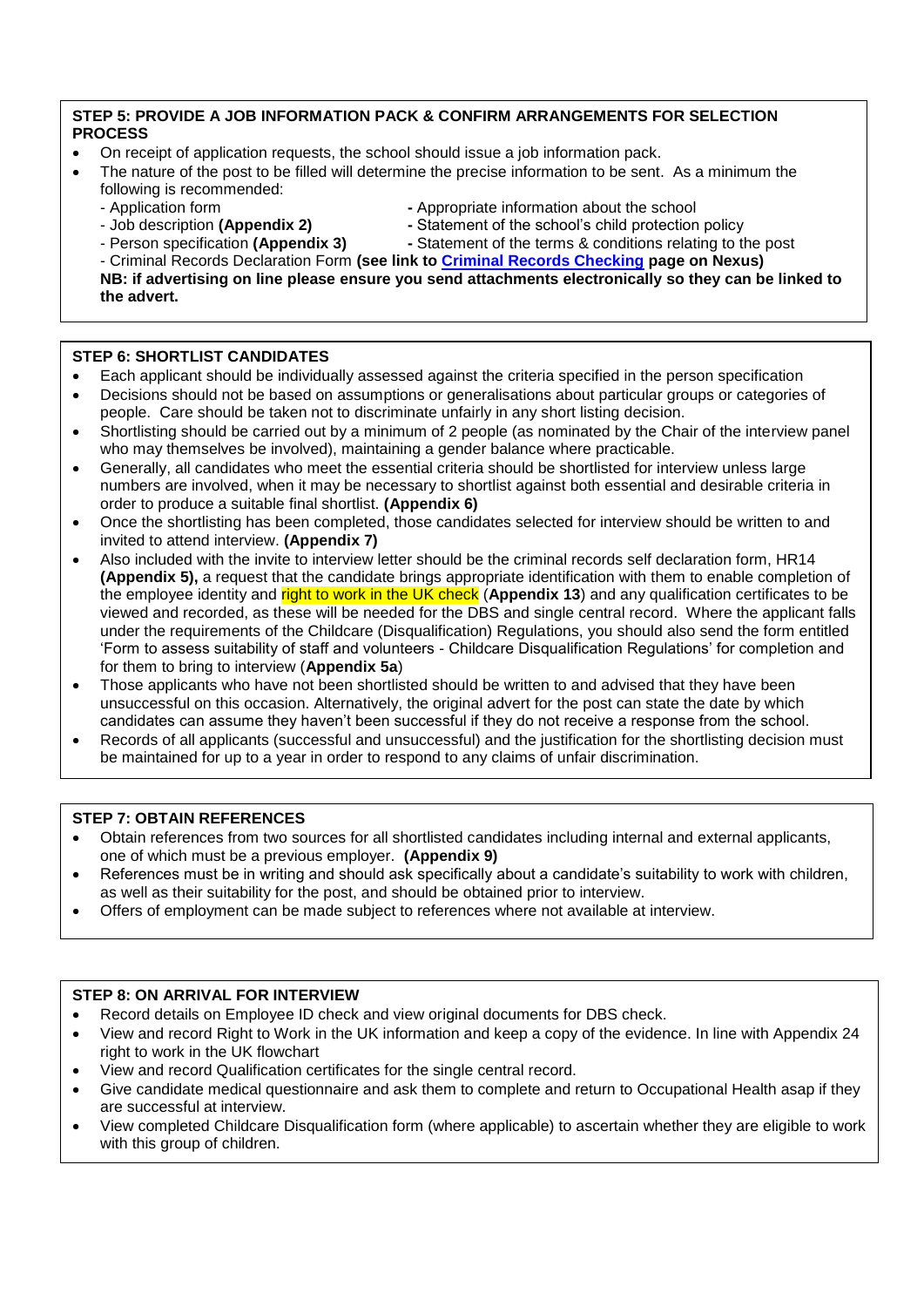## **STEP 9: INTERVIEW**

- The interview panel should consist of at least 2 people, maintaining a gender balance where practicable. At least one member of the interview panel MUST have successfully completed the safer recruitment training.
- The interview should be held in a suitable room where the interviews can take place uninterrupted
- Interview questions should be planned and structured in advance.
- Core questions should be applied consistently and asked of all candidates.
- If a fixed term appointment, explain reasons and duration during interview.
- Notes of each interview should be recorded with due regard to equal opportunities legislation**. (See appendices 10-12)**
- Following interviews, all candidates should be assessed against all aspects of the objective selection criteria.

#### **STEP 10: THE SELECTION DECISION**

- The decision taken should be based on determining who is the most suitable candidate as assessed against the person specification and job description. **(Appendix 14)**
- All candidates should be given equal consideration.
- Reasons for selection/non selection of candidates should be objective, relevant and clearly recorded.

#### **STEP 11: PRE EMPLOYMENT CHECKS**

- Post offer, IT IS ESSENTIAL THAT all pre employment checks should be obtained as quickly as possible to include:
	- Identity checks;
	- Confirmation of the right to work in the UK (retain copies of documents seen); See Appendix 24 Right to work flow chart
	- Any outstanding references;
	- DBS with barred list check:
	- Medical clearance (**ONLY** send for clearance once offer has been made and accepted);
	- Verification of qualifications where a requirement of the job;
	- Prohibition from Teaching check;
	- Childcare (Disqualification) Regulations 2009 requirements are met (where applicable)
	- If the person has lived or worked outside of the UK, make any further checked the schools or college consider appropriate
	- For management positions in Independent schools, including academies and free schools a check that a person is not subject to a Section 128 direction is required.
- SCHOOLS SHOULD NOT START APPOINTEES IN POST, until all of the appropriate checks have been carried out, in order to ensure that children are safeguarded and that the individual is fit to undertake the role. (See further guidance on pre-employment checks overleaf and full guidance in **Appendix 15**)
- Successful candidates should be advised not to resign from any existing employment prior to clearance being obtained**.**

#### **STEP 12: OFFER OF EMPLOYMENT**

- A provisional verbal offer will normally be made in the first instance to the successful candidate. It must be explained this offer is subject to pending DBS checks (where appropriate), medical clearance, and references where not already obtained (and anything else, such as sight of original qualifications or visa) and after the Childcare (Disqualification) Regulations requirements have been checked (where applicable).
- Once a verbal offer has been made this should be followed up in writing:-
	- For support staff see **Appendix 16**, additionally a copy of the supplementary information at **Appendix 17** should be included.
	- For teaching staff see **Appendix 18**, additionally a copy of the supplementary information at **Appendix 19** should be included.
- When offering a fixed term appointment, state the reason and duration of the appointment and follow this up in writing. **(See guidance at Appendix 20)**
- Be careful not to quote full time salary rates for part time work.